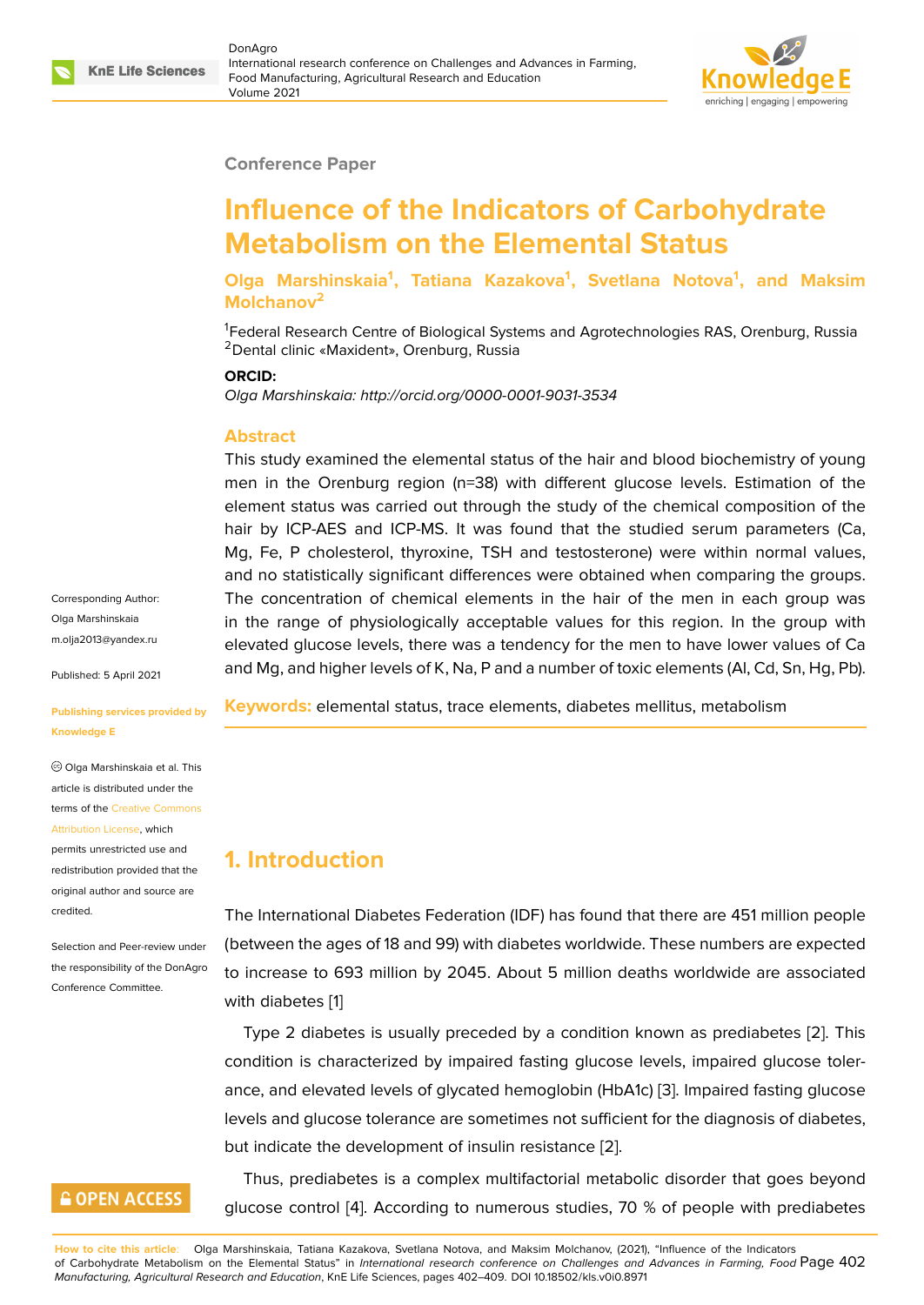eventually develop diabetes during their lifetime [5]. In addition, individuals with prediabetes have an increased risk of cardiovascular disease and premature death compared to those with normoglycemia [6]

According to the criteria of the American diab[ete](#page-5-4)s Association (ADA), glucose levels from 5.6 to 6.9 mmol/l suggest the presence of a prediabetic condition [7-8]. Achieving glycemic control in patients wi[th](#page-5-5) prediabetes through lifestyle changes and pharmacological interventions can effectively prevent or delay the development of diabetes and related complications [2.5]. However, an important step is to select patients from the risk group [9-11]

There are a number of studies examining the possibility of using the content of trace elements in various biosubstrates as biomarkers of prediabetes, as well as their use as food additives to correct this condition [12-14]

The results of numerous studies suggest that prediabetes-related disorders may be mediated by changes in the levels of trace elements in the body [15-18]. This is due to the fact that trace elements play an important role in the normal functioning of carbohydrate and lipid metabolism [15, 16].

Fasting glucose variability increases significantly in individuals with prediabetes and is an additional parameter in assessing homeostasis even at the early stages of glucose dysregulation [17]. In t[his](#page-6-0) r[eg](#page-6-1)ard, the purpose of this study was to study the biochemistry of blood and the elemental status of hair of students with different glucose levels.

### **2. Methods and Equipment**

The study involved young men from 18 to 20 years old, students of Orenburg state University. Groups of 100 students were selected for the study (n=38). The study was conducted in accordance with the Helsinki Declaration and the principles of good laboratory practice. All subjects gave informed consent to be included in the study program. After performing a biochemical blood test, two groups were formed depending on the fasting glucose level: group  $I(n=25)$  – glucose value  $\leq 5.5$  mmol/l (normal glucose level) and group II (n=13) – glucose value from 5.6 to 6.9 (prediabetic condition, without a previous history of diabetes). The used interpretation of glucose indicators met the criteria of the American diabetes Association (ADA) [8]

The elemental status was assessed by studying the chemical composition of hair using ICP-AES and ICP-MS methods in the laboratory of the ANCO «Center for Biotic Medicine».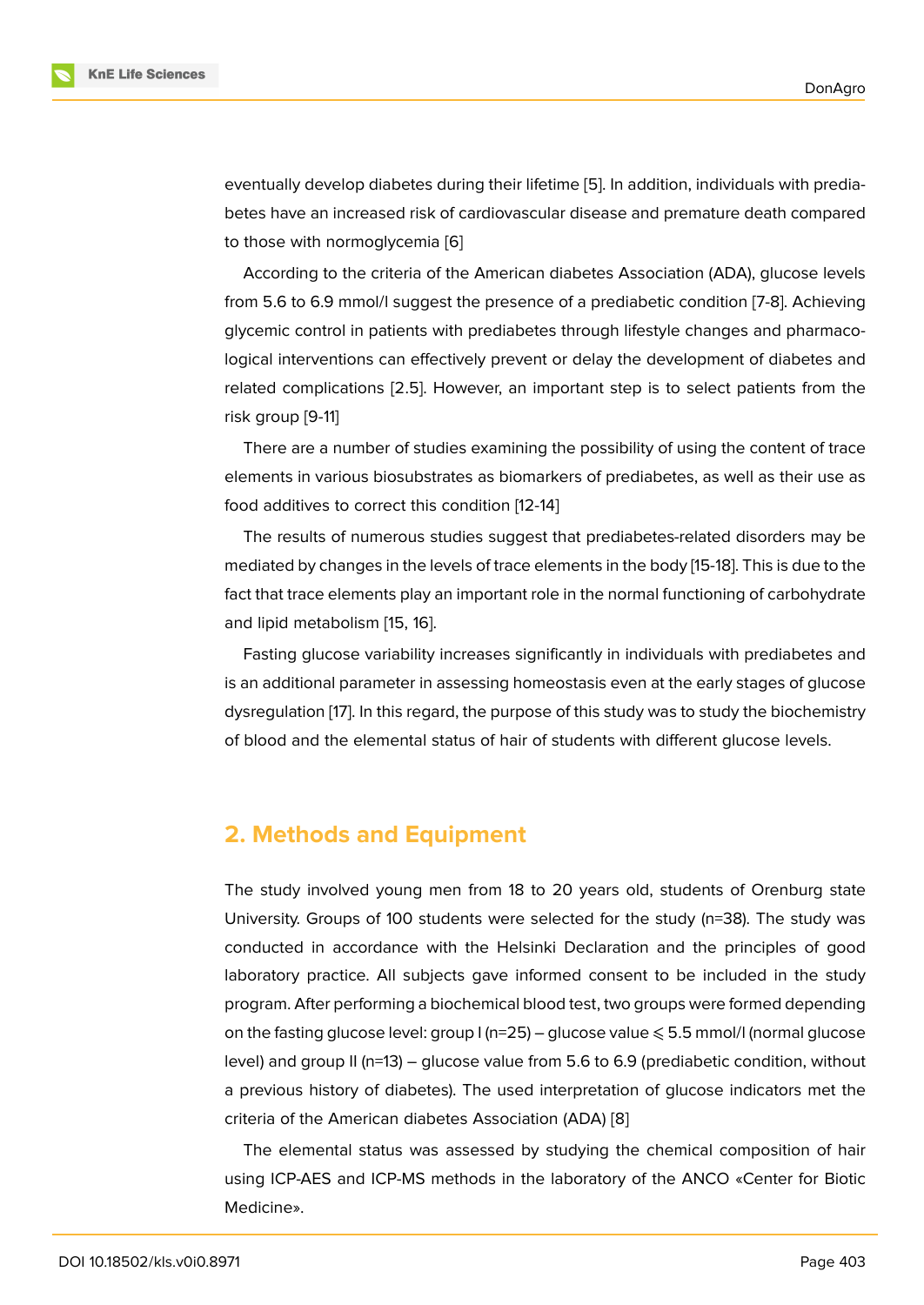**KnE Life Sciences** 

The statistical processing of digital material was carried out using the application «Excel» and «Statistica 6.0». The statistical significance of differences between the groups was assessed using the Mann-Whitney U-test.

### **3. Results**

Table 1 shows the blood biochemistry indicators of students with normal glucose levels (group I) and prediabetic status (group II).

| Indicator    | Group I (glucose $\leq 5.5$ ) | Group II (glucose 5.6-6.9) |  |
|--------------|-------------------------------|----------------------------|--|
| Ca           | $1.94(1.54 - 2.05)$           | $1.54(1.5-1.64)$           |  |
| Mq           | $0.9(0.85 - 0.96)$            | $1.0(0.9-1.02)$            |  |
| Fe           | $17.5(10.4 - 30.63)$          | $21.1(10.1 - 24.2)$        |  |
| P            | $0.75(0.62 - 3.8)$            | $0.69(0.46 - 3.4)$         |  |
| Cholesterol  | $2.9(1.0-3.5)$                | $2.8(1.12 - 3.7)$          |  |
| Thyroxine    | $17.1(13.7 - 18.7)$           | $17.2$ (10.6 - 21.1)       |  |
| <b>TSH</b>   | $1.7(1.0-2.2)$                | $1.6(0.9 - 2.6)$           |  |
| Testosterone | $16.6(14.7 - 20.4)$           | $18.5(17.2 - 19.2)$        |  |
|              |                               |                            |  |

TABLE 1: Blood biochemistry indicators, Me (Q25-Q75)

<sup>a</sup> Reliability of differences in performance with group  $I - p < 0.05$ ;

 $<sup>b</sup>$  Reliability of differences in performance with group I – p<0.01.</sup>

In the course of the study, it was found that the studied parameters of the students' blood serum were within normal values. When comparing the groups, no statistically significant changes were obtained.

The results of the study of the elemental status of students' hair are presented in table 2.

The concentration of chemical elements in the hair of the examined young men of both groups was in the range of physiologically acceptable values for this region. When comparing the groups, no statistically significant changes were obtained, but there was a tendency to lower values of Ca, Mg and Zn in group II by 33, 26 and 10 %, respectively. On the other hand, there was a trend towards higher values of K, Na and P by 163, 34 and 10 %, respectively. It is important to note that the level of toxic elements (Al, Cd, Sn, Hg, Pb) was higher in group II relative to group I.

#### **4. Discussion**

There are a large number of factors that can provoke the development of a prediabetic condition. Microelements are important for the prevention of a number of diseases and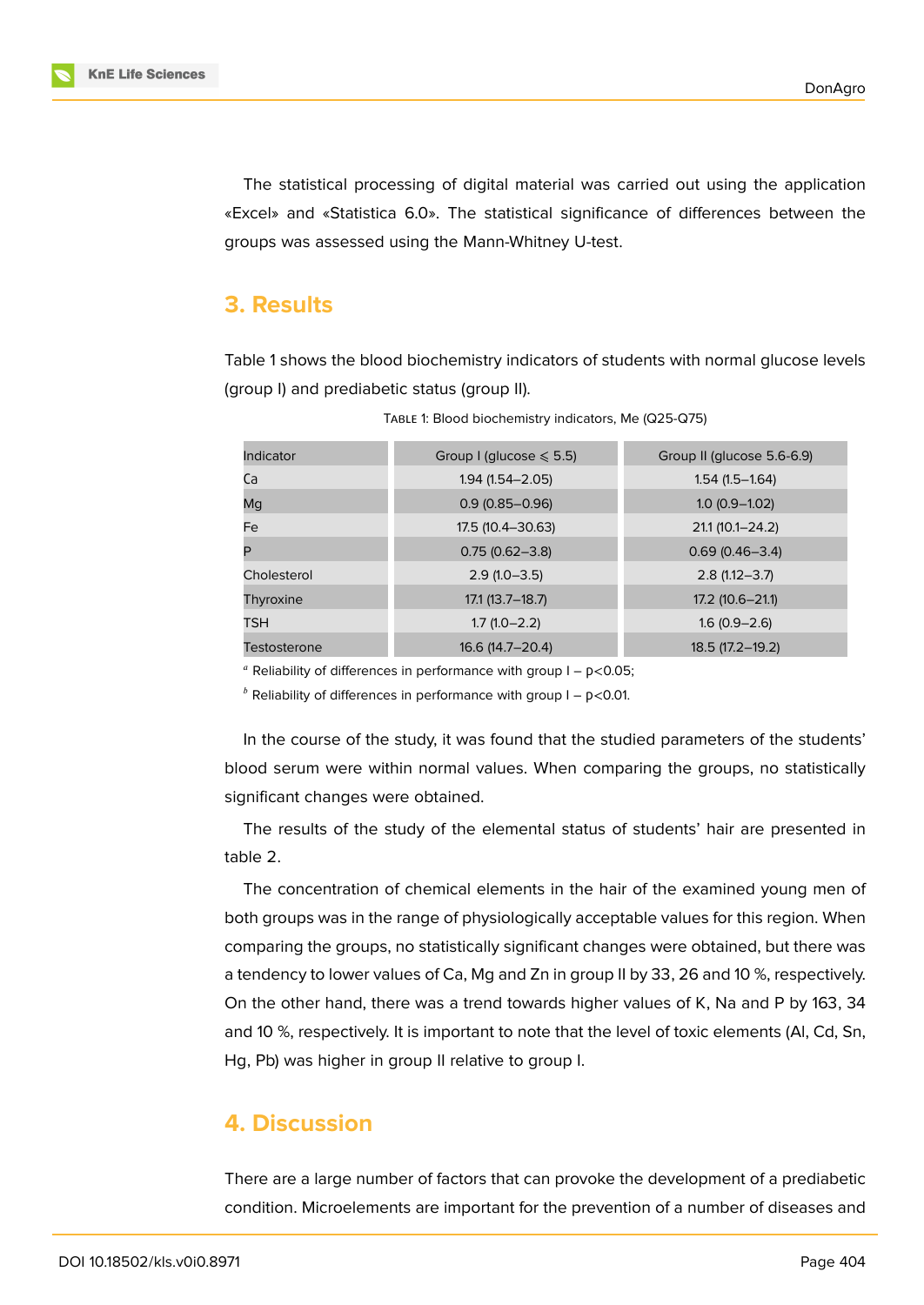for improving overall health due to their diverse biological role in the body. Even a small number of them interact with macromolecules, including prohormones and biological membranes [28]. In the state of prediabetes, the homeostasis of trace elements in the body can be changed. Impaired absorption and metabolism of trace elements can lead to insulin resistance and the development of a number of diabetic complications. In addition, [mod](#page-7-0)ern research shows that the level of elements in the human body is correlated with the development of prediabetic condition and, later, with the occurrence of diabetes mellitus [22–25]. For example, it was found that the Cu content in the blood of diabetic patients was significantly higher than in healthy individuals [21]. Excess or deficiency of Fe can lead to obesity, hypoxia, and insulin resistance [22]. It is important to note that, unlike patients with diabetes, those with prediabetes do not yet receive hypoglycemic medications or dietary adjustments, which may provide [mo](#page-7-1)re accurate conditions for evaluating changes in the metabolism of trace el[eme](#page-7-2)nts [23]. Thus, numerous studies suggest that screening studies of a person's elemental status may reveal a high proportion of people with a prediabetic condition. Hair is often used as a biosubstrate to study the content of elements. This method is characterized [by](#page-7-3) ease of collection of the study sample and non-invasiveness. It is assumed that the content of elements in hair can provide useful diagnostic information about the risk of developing prediabetes [24]

In the course of the study, it was found that the studied blood serum parameters (Ca, Mg, Fe, P cholesterol, thyroxine, TSH and testosterone) in students were within normal values. Whe[n co](#page-7-4)mparing the groups, no statistically significant changes were found. This is due to the fact that the blood has a high level of homeostaticity and changes in its composition occur only in serious disorders in the body [25]

The concentration of chemical elements in the hair of the subjects of both groups was in the range of physiologically acceptable values for this region. When comparing the groups, there were also no statistically significant chan[ges](#page-7-5). However, there was a trend towards lower levels of Ca, Mg, Zn and higher levels of K, Na, P and a number of toxic elements (Al, Cd, Sn, Hg, Pb). It was found that the level of Zn significantly decreases in blood and hair samples of diabetic patients [25]. Our findings are consistent with other studies confirming that toxic metals may play a role in the development of diabetic conditions. A group of Turkish scientists has shown that the values of lead and aluminum in non-Smoking patients with insulin-de[pend](#page-7-5)ent diabetes mellitus were significantly higher in relatively healthy individuals, but not higher than toxic levels [26]. In 2008, Afridi et al showed that Pb, Cd, and As levels were significantly higher in hair samples of non-Smoking diabetic patients than in controls [27]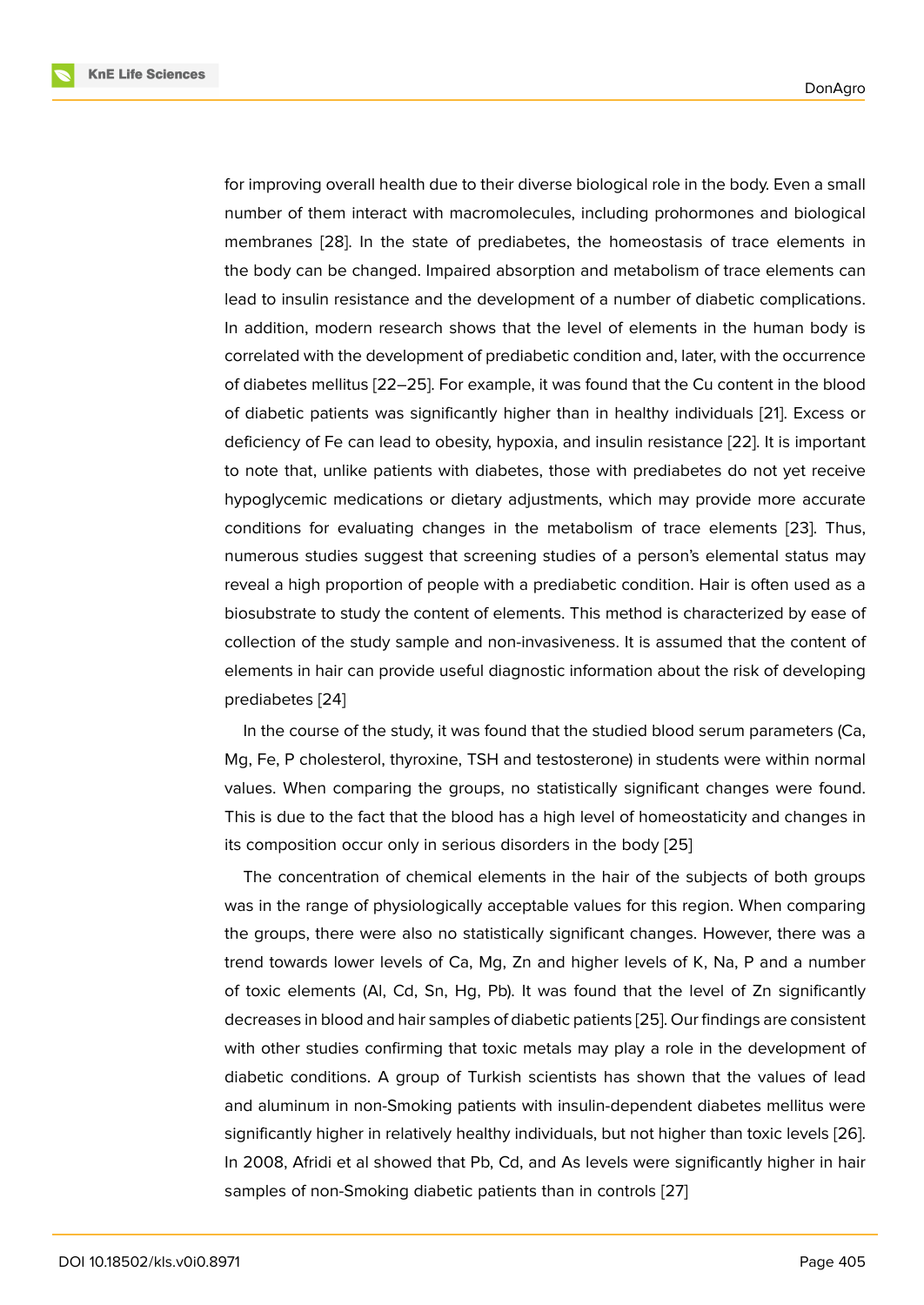| Element                        |                       | Group I (glucose $\leq 5.5$ ) Group II (glucose 5.6-6.9) | Regional importance <sup>1</sup> |  |
|--------------------------------|-----------------------|----------------------------------------------------------|----------------------------------|--|
| Macroelements                  |                       |                                                          |                                  |  |
| Ca                             | 884.3 (657-1 628.8)   | 586.1 (427.1-1 540.2)                                    | 479-2156                         |  |
| K.                             | 41.7 (30.3-75.4)      | 108.5 (52.2-130.2)                                       | $25 - 193$                       |  |
| Mg                             | 155.4 (96.6-249.5)    | 114.6 (64.8-204.2)                                       | $65 - 249$                       |  |
| Na                             | 229.7 (178.4-355.8)   | 307.9 (242.4-472.1)                                      | $81 - 403$                       |  |
| P                              | 148.4 (139.1-157.7)   | 163.0 (142.6-177.7)                                      | $122 - 160$                      |  |
| <b>Essential elements</b>      |                       |                                                          |                                  |  |
| Co                             | $0.02$ (0.019 - 0.03) | $0.02$ (0.01-0.024)                                      | $0.012 - 0.03$                   |  |
| Cr                             | $0.7(0.51 - 0.8)$     | $0.73(0.68 - 1.02)$                                      | $0.32 - 0.96$                    |  |
| Fe                             | 25.3 (19.4-35.1)      | 24.6 (16.5-34.3)                                         | $12.8 - 29.6$                    |  |
| Cu                             | 12.2 (9.8-14.7)       | 13.9 (10.4-14.4)                                         | $9.98 - 14.4$                    |  |
|                                | $1.1(0.59 - 1.91)$    | $1.14(0.3 - 1.24)$                                       | $0.21 - 1.24$                    |  |
| Mn                             | $0.83(0.63 - 1.15)$   | $1.0(0.5-1.8)$                                           | $0.38 - 1.3$                     |  |
| Se                             | $0.31(0.21 - 0.36)$   | $0.32(0.3 - 0.39)$                                       | $0.2 - 0.42$                     |  |
| Zn                             | 209.1 (157.5-243.7)   | 188.0 (152.5-198.9)                                      | 155-199                          |  |
| Conditional essential elements |                       |                                                          |                                  |  |
| Li                             | $0.04(0.03 - 0.041)$  | $0.04(0.03 - 0.07)$                                      | $0.016 - 0.077$                  |  |
| Ni                             | $0.25(0.18 - 0.32)$   | $0.28(0.21 - 0.34)$                                      | $0.25 - 0.65$                    |  |
| Si                             | 29.0 (24.7-35.8)      | 31.1 (26.5-34.0)                                         | $19.5 - 58$                      |  |
| V                              | $0.16$ (0.12-0.21)    | $0.18$ (0.14 - 0.28)                                     | $0.057 - 0.5$                    |  |
| Toxic element                  |                       |                                                          |                                  |  |
| Al                             | 13.6 (10.8-18.8)      | $15.2(11.2 - 22.6)$                                      | $4.37 - 18$                      |  |
| Cd                             | $0.02$ (0.018-0.06)   | $0.04(0.02 - 0.06)$                                      | $0.019 - 0.12$                   |  |
| Sn                             | $0.17(0.13 - 0.19)$   | $0.23(0.17 - 0.28)$                                      | $0.04 - 1.5$                     |  |
| Hg                             | $0.16(0.07 - 0.24)$   | $0.18(0.13 - 0.25)$                                      | $0.17 - 0.64$                    |  |
| Pb                             | $0.36(0.29 - 0.78)$   | $0.64(0.35 - 0.86)$                                      | $0.32 - 1.38$                    |  |

 $1$  Skalny A.V., 2000;

<sup>a</sup> Reliability of differences in performance with group  $I - p < 0.05$ ;

 $<sup>b</sup>$  Reliability of differences in performance with group I – p<0.01.</sup>

Exposure to heavy metals negatively affects the body's antioxidant status [28]. Available evidence suggests that toxicity caused by such metals can lead to disruption of antioxidant mechanisms in tissues, resulting in the formation of reactive oxygen species (ROS). This antioxidant imbalance can lead to degradation of proteins, nuc[leic](#page-7-0) acids, and lipid peroxidation. The oxidative attack of ROS cell components is involved in the pathogenesis of a number of human diseases, including prediabetes and, as a consequence, diabetes mellitus [29]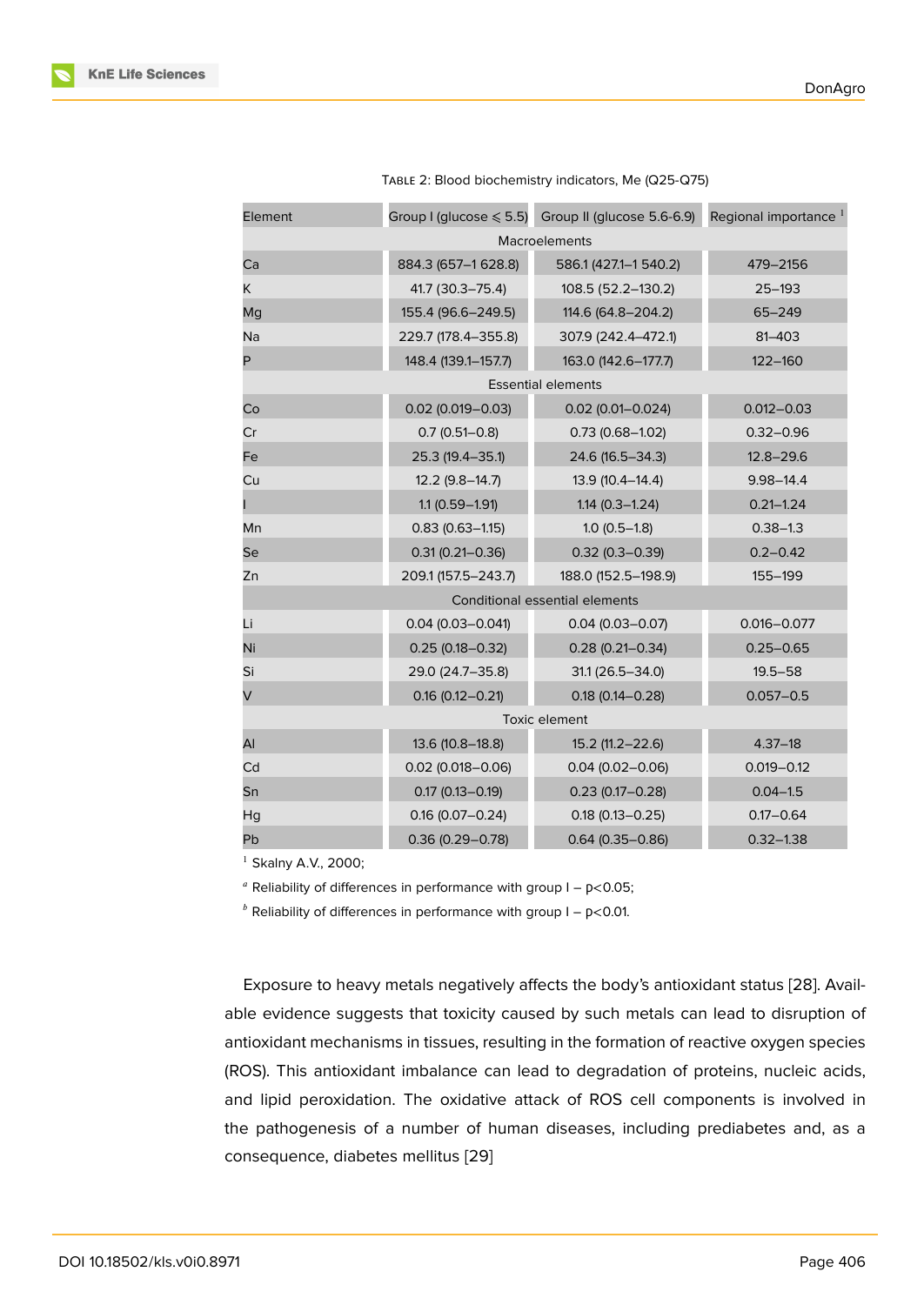

# **5. Conclusion**

The obtained data suggest that, despite the absence of statistically significant results, there was a tendency to an imbalance of elements in the body, which can serve as one of the triggers for the development of pathological disorders responsible for the occurrence of metabolic disorders and associated diseases, in particular prediabetes. There was a tendency to lower levels of Ca, Mg, Zn and higher levels of K, Na, P and a number of toxic elements (Al, Cd, Sn, Hg, Pb) in the hair. The results are consistent with data from other studies confirming that elements can play a significant role in the development of diabetic conditions and the progression of a number of metabolic complications. However, comprehensive studies are required to clarify the clear relationship between glucose metabolism disorders and levels of trace elements

# **Conflict of Interest**

The authors have no conflict of interest to declare.

### **References**

- <span id="page-5-0"></span>[1] Cho, N. H., *et al*. (2018). IDF Diabetes Atlas: Global Estimates of Diabetes Prevalence for 2017 and Projections for 2045. *Diabetes Research and Clinical Practice*, vol. 138, pp. 271–81.
- <span id="page-5-1"></span>[2] Fonseca, V. A. (2007). Identification and Treatment of Prediabetes to Prevent Progression to Type 2 Diabetes. *Clinical Cornerstone*, vol. 8, issue 2, pp. 10–18.
- <span id="page-5-2"></span>[3] Mirasol, R., *et al*. (2017). A Consensus of Key Opinion Leaders on the Management of Pre-Diabetes in the Asia-Pacific Region. *Journal of the ASEAN Federation of Endocrine Societies*, vol. 32, issue 1, pp 6-12.
- <span id="page-5-3"></span>[4] Wilson, M. L. (2017). Prediabetes: Beyond the Borderline. *Nursing Clinics of North America*, vol. 52, issue 4, pp. 665–77.
- <span id="page-5-4"></span>[5] Buysschaert, M., *et al*. (2015). Prediabetes and Associated Disorders. *Endocrine*, vol. 48, issue 2, pp. 371–93.
- <span id="page-5-5"></span>[6] Ford, E. S., Zhao, G. and Li, C. (2010). Pre-Diabetes and the Risk for Cardiovascular Disease: A Systematic Review of the Evidence. *Journal of the American College of Cardiology*, vol. 55, issue 13, pp. 1310–7.
- [7] Rodriguez-Segade, S., *et al*. (2019). Prediabetes Defined by HbA 1c and by Fasting Glucose: Differences in Risk Factors and Prevalence. *Acta Diabetologica*, vol. 56,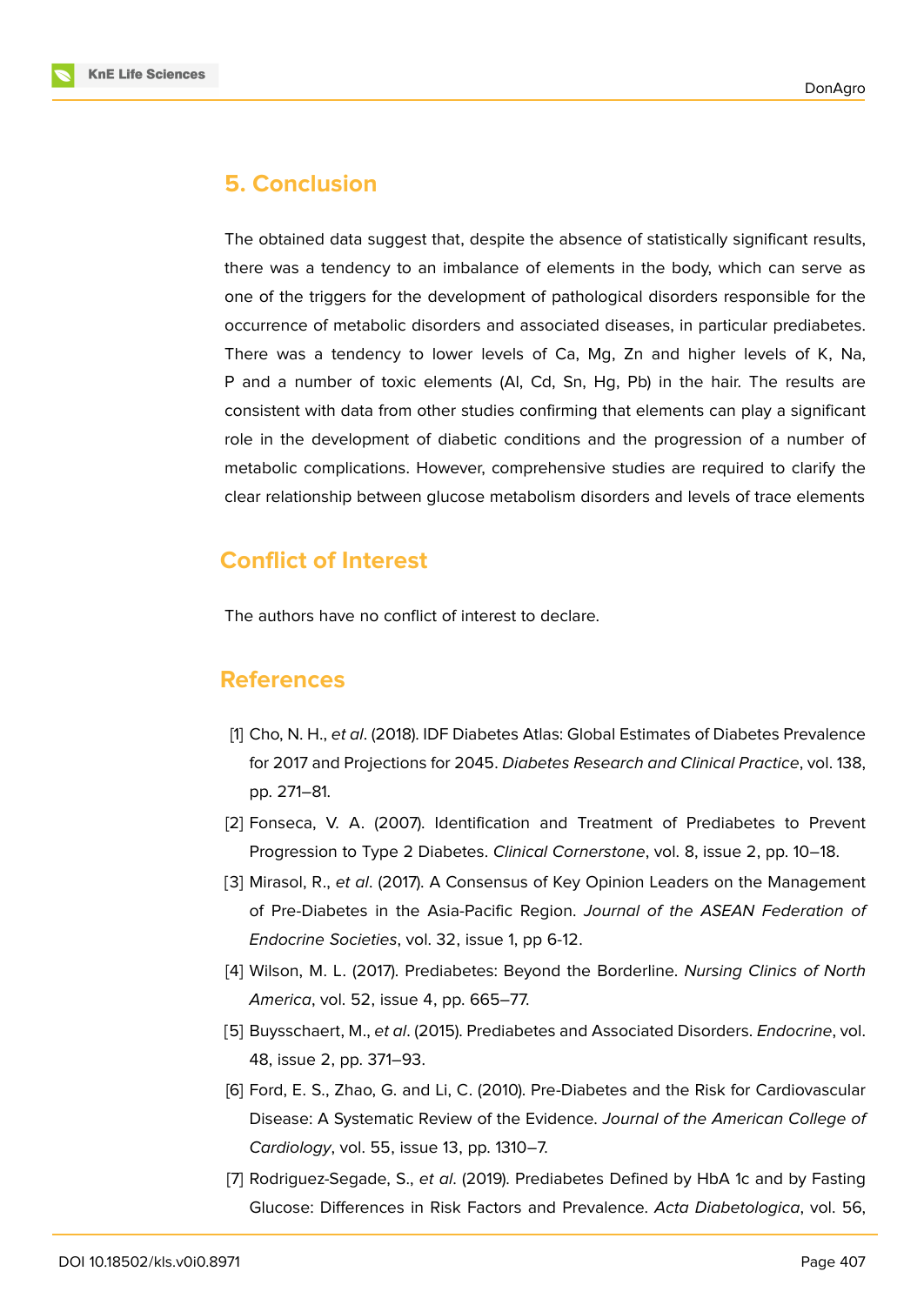

issue 9, pp. 1023–30.

- [8] American Diabetes Association. (2018). Classification and Diagnosis of Diabetes: Standards of Medical Care in Diabetes-2018. *Diabetes Care*, vol. 41, pp. S13–S27.
- [9] Aroda, V. R. and Ratner, R. (2008). Approach to the Patient with Prediabetes. *Journal of Clinical Endocrinology and Metabolism*, vol. 93, issue 9, pp. 3259–65.
- [10] Chen, G., *et al*. (2017). Comparison of Insulin Resistance and β-Cell Dysfunction Between the Young and the Elderly in Normal Glucose Tolerance and Prediabetes Population: A Prospective Study. *Hormone and Metabolic Research*, vol. 49, issue 2, pp. 135–41.
- [11] Zand, A., Ibrahim, K. and Patham, B. (2018). Prediabetes: Why Should We Care? *Methodist DeBakey Cardiovascular Journal*, vol. 14, issue 4, pp. 289–97.
- [12] Ranasinghe, P., *et al*. (2018). Zinc Supplementation in Prediabetes: A Randomized Double-Blind Placebo-Controlled Clinical Trial. *Journal of Diabetes,* vol. 10, issue 5, pp. 386–97.
- [13] Liu. Y., *et al*. (2015). A Dietary Supplement Containing Cinnamon, Chromium and Carnosine Decreases Fasting Plasma Glucose and Increases Lean Mass in Overweight or Obese Pre-Diabetic Subjects: A Randomized, Placebo-Controlled Trial. *PLoS One,* vol. 10, issue 9, pp.1-21.
- [14] Zhou, O., *et al*. (2019). Comparison of Chromium and Iron Distribution in Serum and Urine among Healthy People and Prediabetes and Diabetes Patients. *BioMed Research Internationa,* vol. 2019, pp. 3801639.
- <span id="page-6-0"></span>[15] Skalnaya, M. G., *et al*. (2018). ICP-DRC-MS Analysis of Serum Essential and Toxic Element Levels in Postmenopausal Prediabetic Women in Relation to Glycemic Control Markers. *Journal of Trace Elements in Medicine and Biology,* vol. 50, pp. 430–4.
- <span id="page-6-1"></span>[16] Mainous, A. G., *et al*. (2014). Prediabetes, Elevated Iron and All-Cause Mortality: A Cohort Study. *BMJ Open*, vol. 4, issue 12, pp. 1-7.
- [17] Islam, M. R., *et al*. (2013). Is Serum Zinc Level Associated with Prediabetes and Diabetes?: A Cross-Sectional Study From Bangladesh. *PLoS One*, vol. 8, issue 4, pp. e61776.
- [18] Shi, Y., *et al*. (2020). Trace Elements, PPARs, and Metabolic Syndrome International. *International Journal of Molecular Sciences*, vol. 21, issue 7, pp. 2612.
- [19] Panchal, S. K., Wanyonyi, S. and Brown, L. (2017). Selenium, Vanadium, and Chromium as Micronutrients to Improve. *Metabolic Syndrome Current Hypertension Reports*, vol. 19, issue 3, pp. 10.